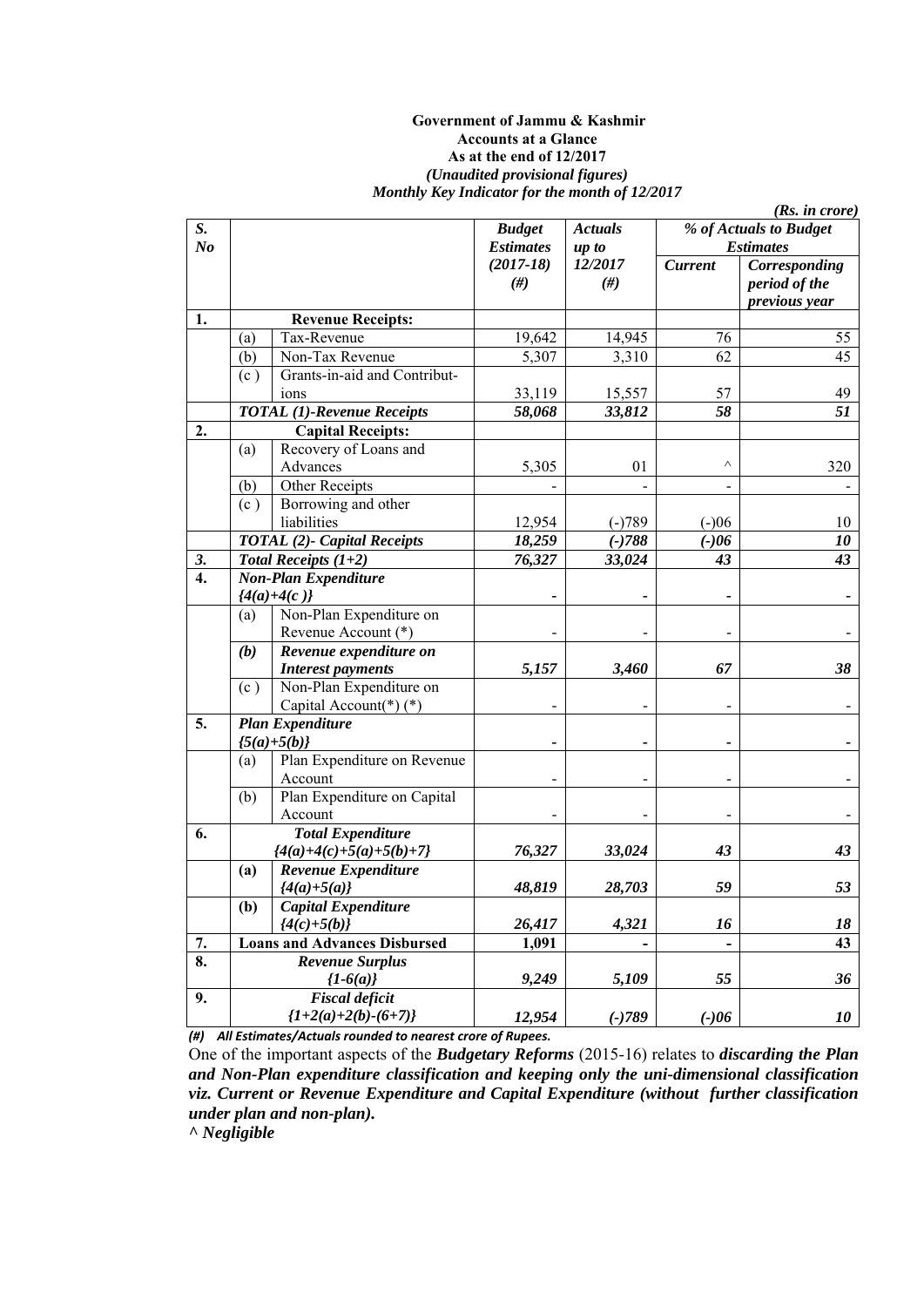## (Format of Progressive Figures)

## T A X R E V E N U E

(Rs. in crore)

| <b>Month</b> | 2017-18        |                |                | 2016-17     |
|--------------|----------------|----------------|----------------|-------------|
|              | Monthly $(\#)$ | Progressive(#) | <b>Monthly</b> | Progressive |
| April        | 1,157          | 1,157          | 1,109          | 1,109       |
| May          | 1,277          | 2,434          | 1,036          | 2,145       |
| June         | 1,224          | 3,658          | 1,009          | 3,154       |
| July         | 2,822          | 6,480          | 1,465          | 4,619       |
| August       | 1,366          | 7,846          | 383            | 5,002       |
| September    | 1,598          | 9,444          | 1,612          | 6,614       |
| October      | 2,039          | 11,483         | 1,676          | 8,290       |
| November     | 1,893          | 13,376         | 1,141          | 9,431       |
| December     | 1,569          | 14,945         | 914            | 10,345      |
| January      |                |                | 2,390          | 12,735      |
| February     |                |                | 1,059          | 13,794      |
| March        |                |                | 1,259          | 15,053      |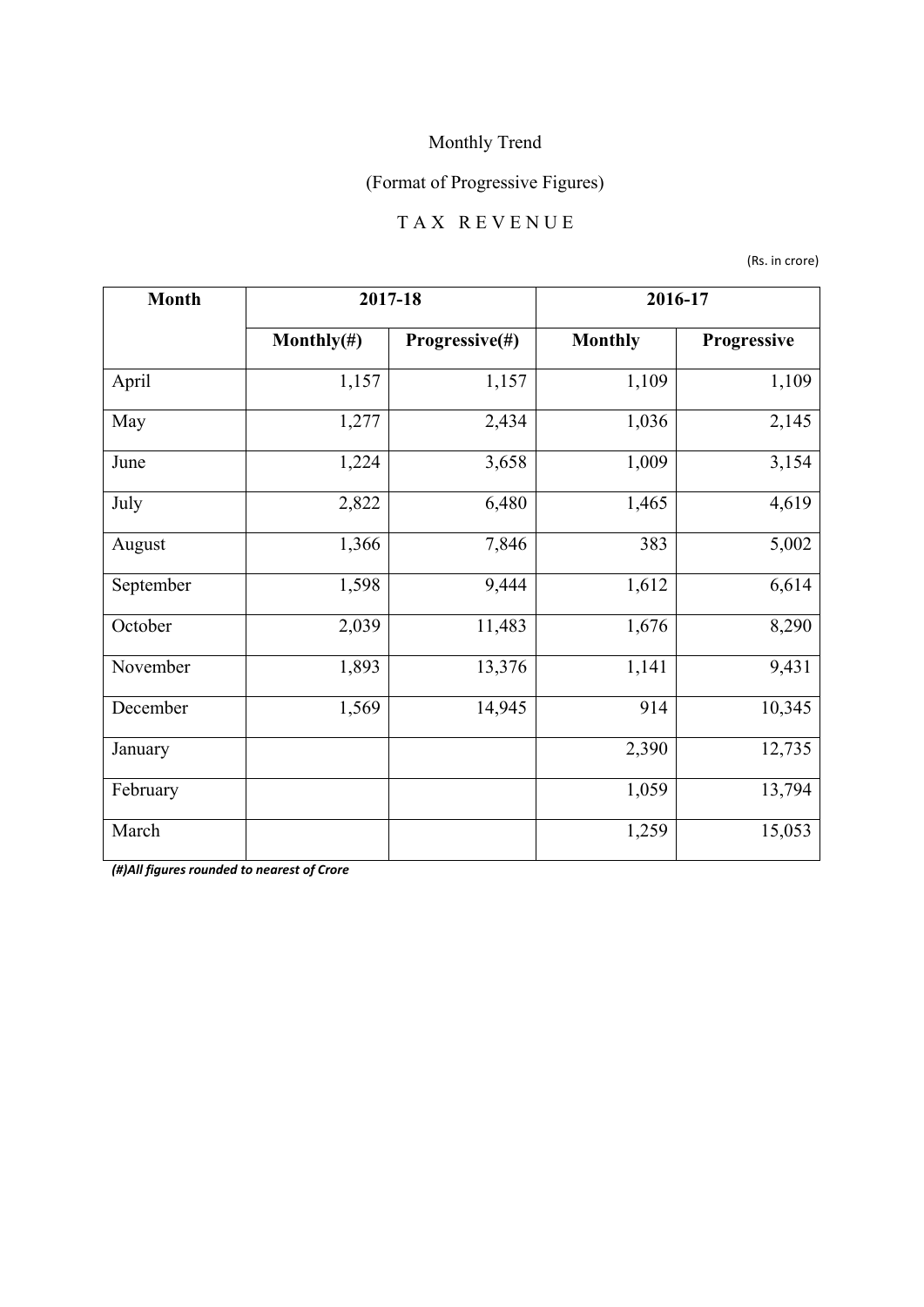# (Format of Progressive Figures)

#### N O N-T A X R E V E N U E

(Rs. in crore)

| <b>Month</b> | 2017-18        |                |                | 2016-17     |
|--------------|----------------|----------------|----------------|-------------|
|              | Monthly $(\#)$ | Progressive(#) | <b>Monthly</b> | Progressive |
| April        | 352            | 352            | 95             | 95          |
| May          | 367            | 719            | 120            | 215         |
| June         | 257            | 976            | 115            | 330         |
| July         | 336            | 1,312          | 182            | 512         |
| August       | 283            | 1,595          | 100            | 612         |
| September    | 277            | 1,872          | 118            | 730         |
| October      | 196            | 2,068          | 139            | 869         |
| November     | 943            | 3,011          | 708            | 1,577       |
| December     | 299            | 3,310          | 216            | 1,793       |
| January      |                |                | 194            | 1,987       |
| February     |                |                | 200            | 2,187       |
| March        |                |                | 1,710          | 3,897       |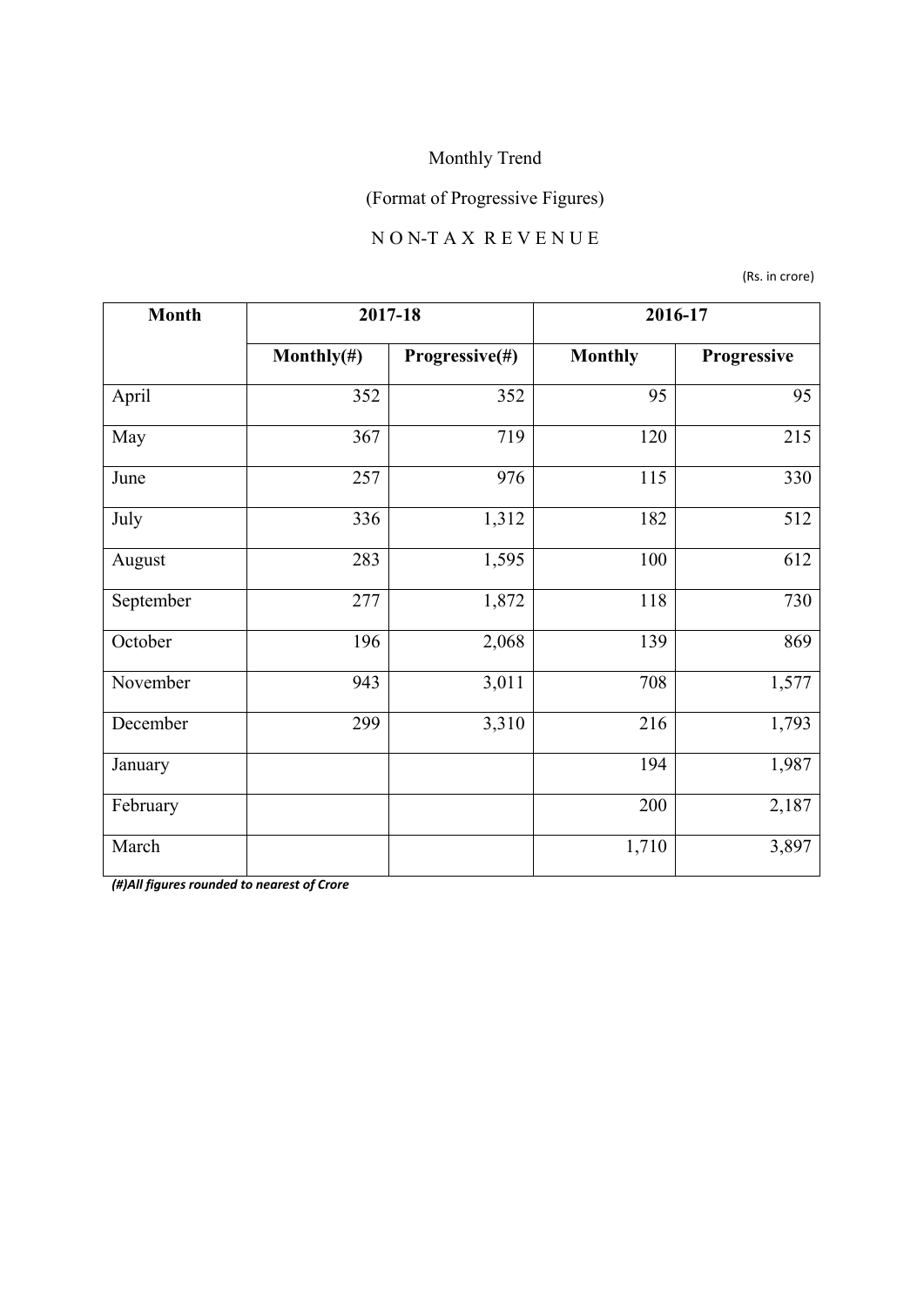## (Format of Progressive Figures)

## Revenue Receipts of

#### GRANTS-IN-AID AND CONTRIBUTIONS

(Rs. in crore)

| <b>Month</b> | 2017-18        |                |                | 2016-17     |
|--------------|----------------|----------------|----------------|-------------|
|              | Monthly $(\#)$ | Progressive(#) | <b>Monthly</b> | Progressive |
| April        | 200            | 200            | $\overline{a}$ |             |
| May          | 2,151          | 2,351          | 2,348          | 2,348       |
| June         | 1,989          | 4,340          | 1,985          | 4,333       |
| July         | 3,673          | 8,013          | 1,258          | 5,591       |
| August       | 1,212          | 9,225          |                | 5,591       |
| September    | 1,781          | 11,006         | 3,272          | 8,863       |
| October      | 1,184          | 12,190         | 1,422          | 10,285      |
| November     | 1,639          | 13,829         | 983            | 11,268      |
| December     | 1,728          | 15,557         | 2,389          | 13,657      |
| January      |                |                | 1,575          | 15,232      |
| February     |                |                | 1,908          | 17,140      |
| March        |                |                | 1,509          | 18,649      |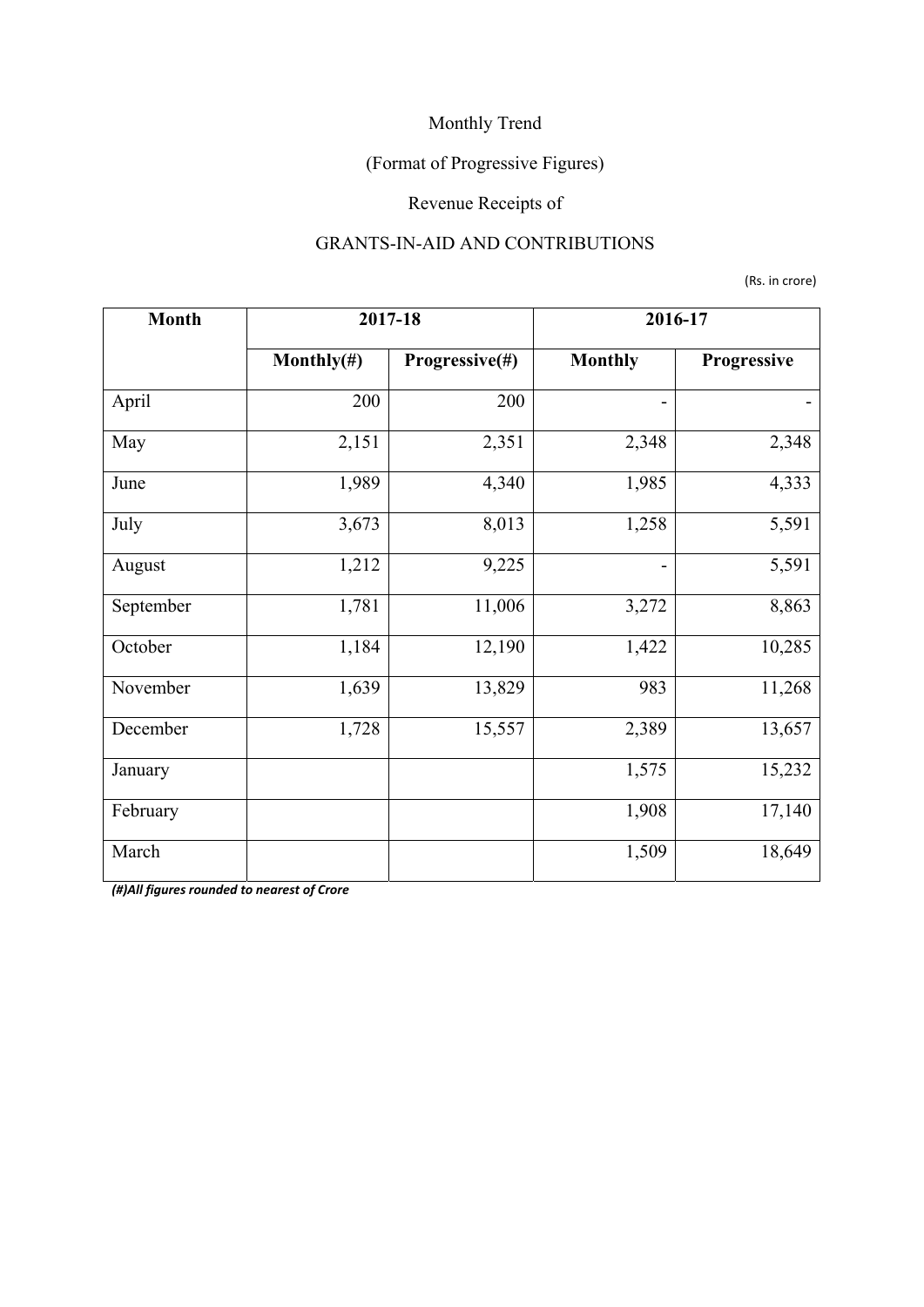## (Format of Progressive Figures)

### RECOVERY OF LOANS AND ADVANCES

(Rs. in crore)

| <b>Month</b> | 2017-18        |                          |                              | 2016-17     |
|--------------|----------------|--------------------------|------------------------------|-------------|
|              | Monthly $(\#)$ | Progressive(#)           | <b>Monthly</b>               | Progressive |
| April        | $\overline{a}$ | -                        | 02                           | 02          |
| May          | $\overline{a}$ | -                        | $\blacksquare$               | 02          |
| June         | -              | $\overline{\phantom{0}}$ | 01                           | 03          |
| July         | 01             | 01                       | 13                           | 16          |
| August       | -              | 01                       | $\overline{\phantom{a}}$     | 16          |
| September    | $\overline{a}$ | 01                       | $\overline{\phantom{0}}$     | 16          |
| October      | -              | 01                       | $\overline{\phantom{a}}$     | 16          |
| November     | -              | 01                       | $\overline{\phantom{a}}$     | 16          |
| December     | -              | 01                       | $\qquad \qquad \blacksquare$ | 16          |
| January      |                |                          | 01                           | 17          |
| February     |                |                          | $\qquad \qquad \blacksquare$ | 17          |
| March        |                |                          | $\overline{2}$               | 19          |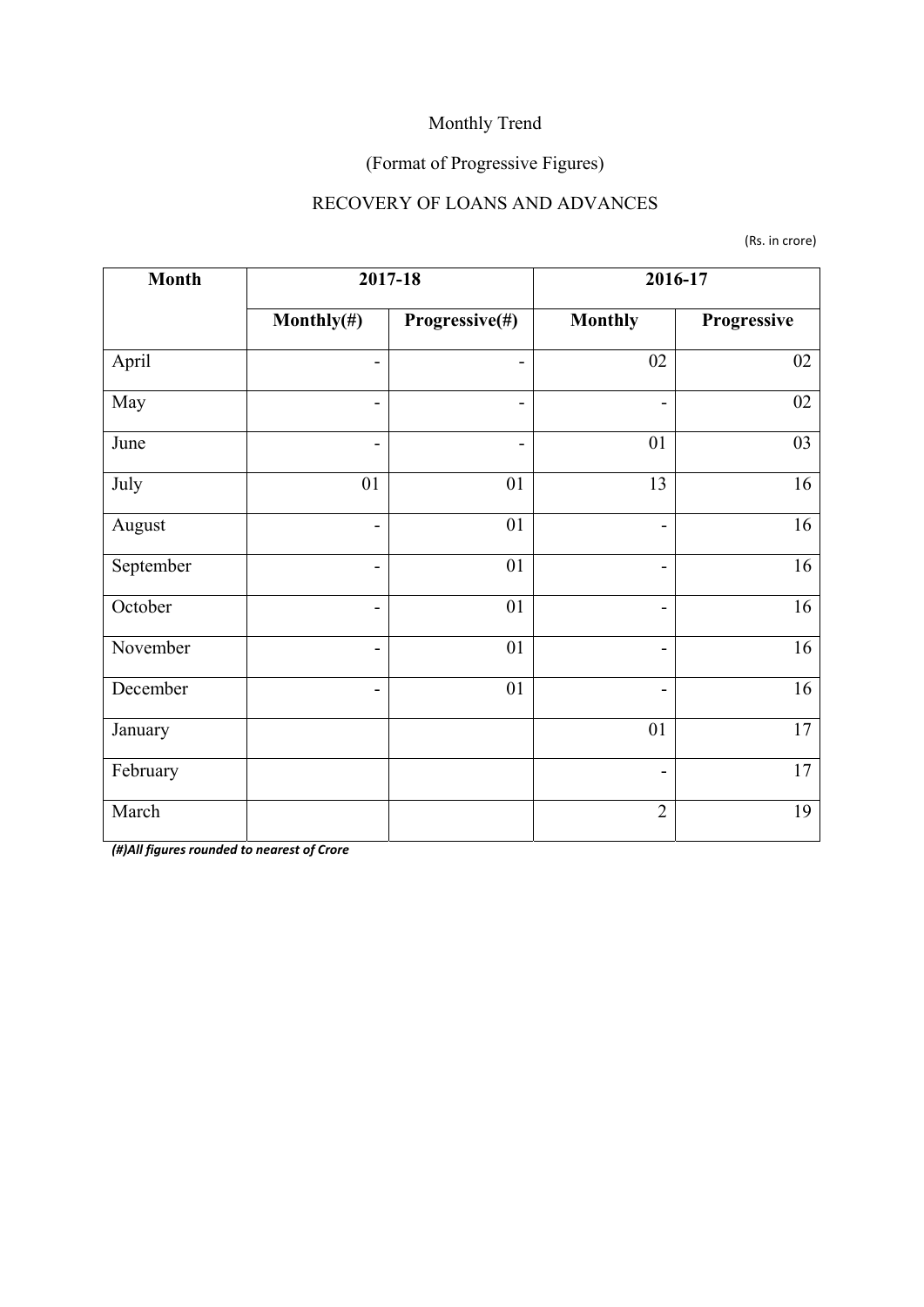## (Format of Progressive Figures)

### BORROWINGS AND OTHER LIABILITIES

(Rs. in crore)

| <b>Month</b> | 2017-18        |                | 2016-17        |             |
|--------------|----------------|----------------|----------------|-------------|
|              | Monthly $(\#)$ | Progressive(#) | <b>Monthly</b> | Progressive |
| April        | 443            | 443            | 376            | 376         |
| May          | 911            | 1,354          | $(-)911$       | $(-)535$    |
| June         | 686            | 2,040          | $(-)518$       | $(-)1,053$  |
| July         | $(-)3,444$     | $(-)1,404$     | 389            | $(-)664$    |
| August       | 2,366          | 962            | 1,987          | 1,323       |
| September    | $(-)2,012$     | $(-)1,050$     | $(-)1,524$     | $(-)201$    |
| October      | $(-)36$        | $(-)1,086$     | 913            | 712         |
| November     | 865            | $(-)221$       | 712            | 1,424       |
| December     | $(-)568$       | $(-)789$       | $(-)249$       | 1,175       |
| January      |                |                | $(-)1,048$     | 127         |
| February     |                |                | 840            | 967         |
| March        |                |                | 6,697          | 7,664       |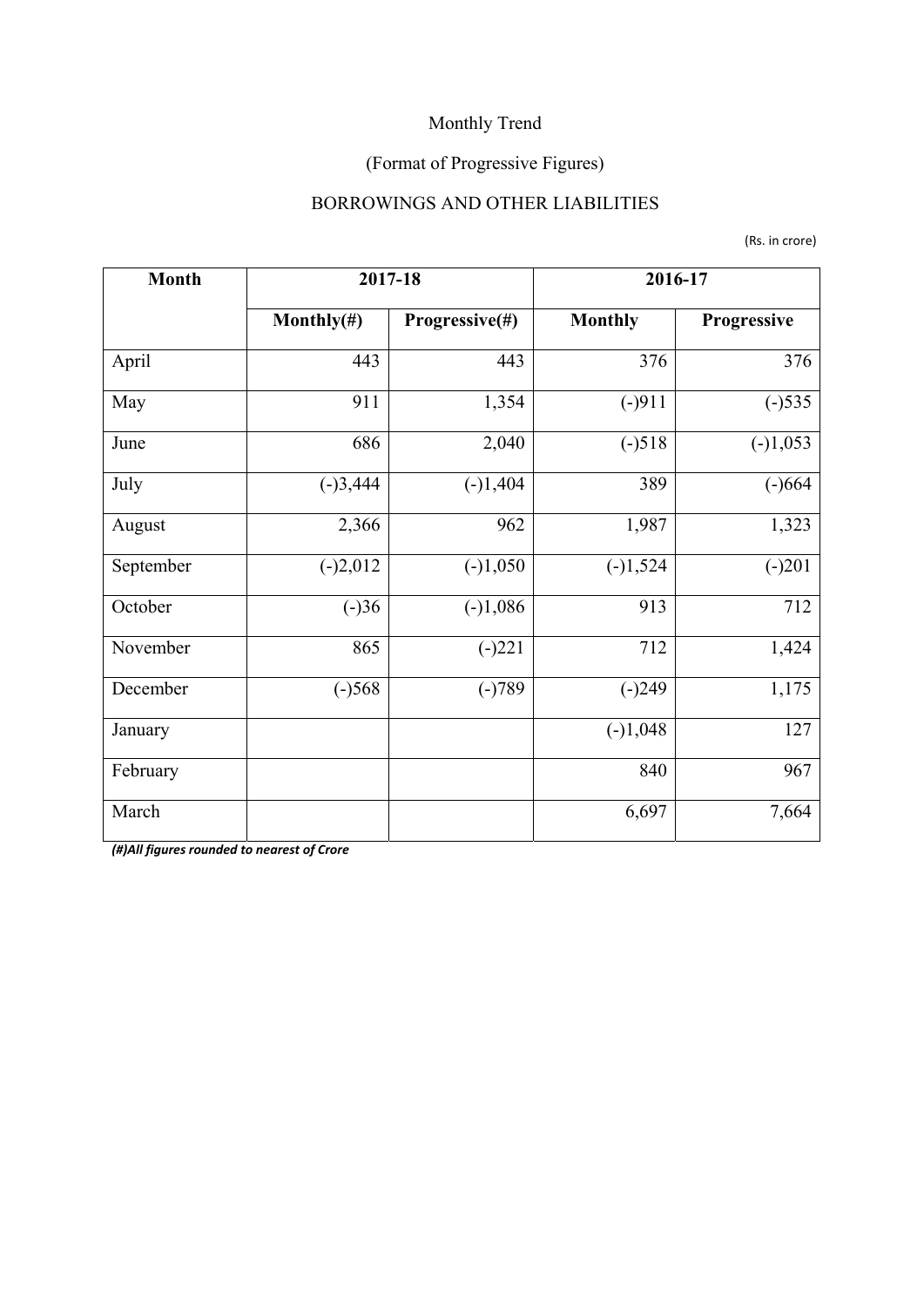#### (Format of Progressive Figures)

#### NON-PLAN EXPENDITURE ON REVENUE ACCOUNT

(Rs. in crore)

| <b>Month</b> | 2017-18        |                |                | 2016-17     |
|--------------|----------------|----------------|----------------|-------------|
|              | Monthly $(\#)$ | Progressive(#) | <b>Monthly</b> | Progressive |
| April        | 1,972          | 1,972          | 1,541          | 1,541       |
| May          | 4,191          | 6,163          | 1,985          | 3,526       |
| June         | $\cdot$        | $\cdot$        | 2,097          | 5,623       |
| July         | $\ast$         | $\ast$         | 2,370          | 7,993       |
| August       | $\ast$         | $\ast$         | 2,154          | 10,147      |
| September    | $\ast$         | $\ast$         | 3,066          | 13,213      |
| October      | $\ast$         | $\ast$         | 3,669          | 16,882      |
| November     | $\ast$         | $\ast$         | 3,155          | 20,037      |
| December     | $\ast$         | $\ast$         | 2,742          | 22,779      |
| January      |                |                | 2,573          | 25,352      |
| February     |                |                | 3,220          | 28,572      |
| March        |                |                | 7,404          | 35,976      |

*(#)All figures rounded to nearest of Crore*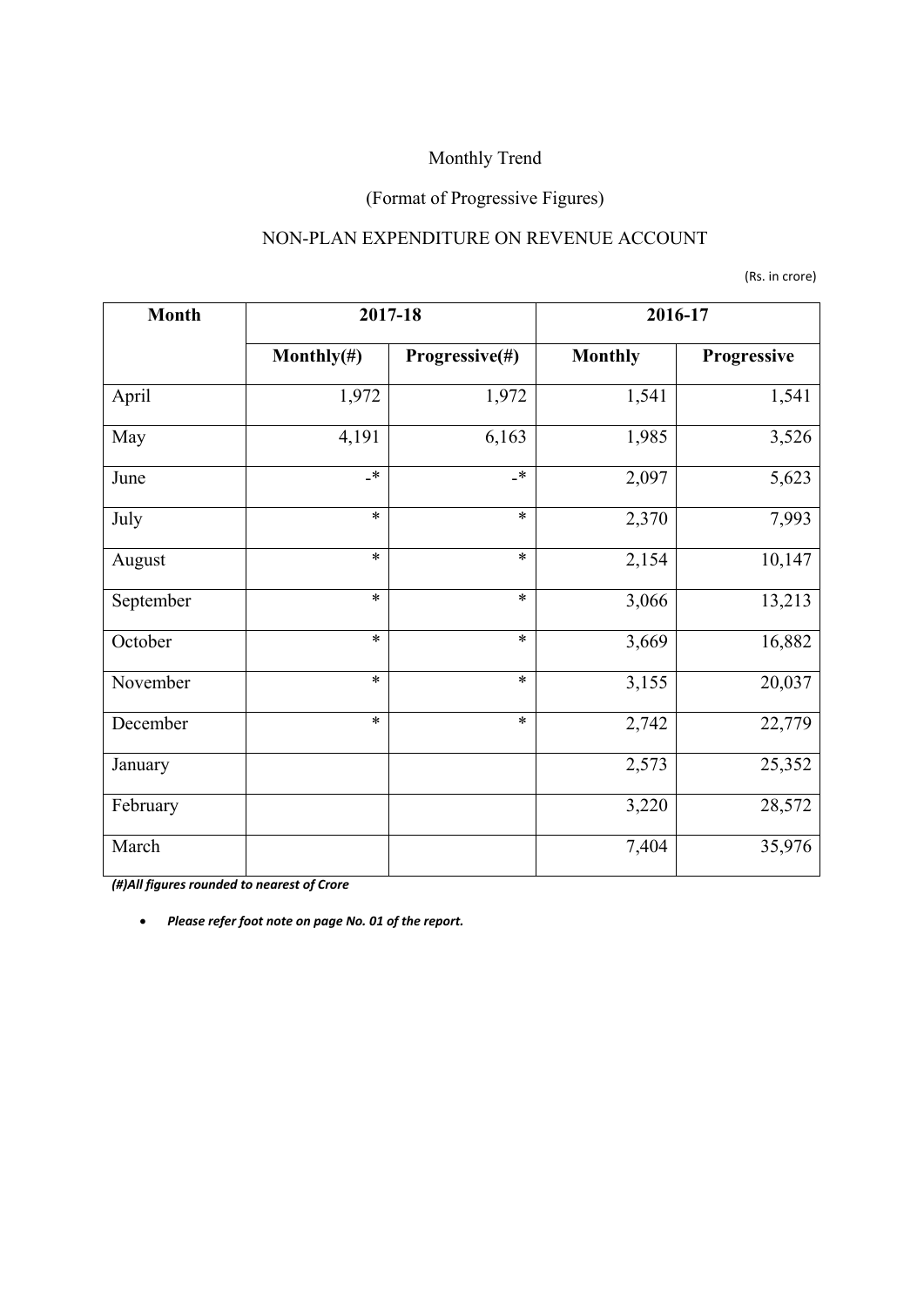#### (Format of Progressive Figures)

#### REVENUE EXPENDITURE ON INTEREST PAYMENTS

|  | (Rs. in crore) |
|--|----------------|
|--|----------------|

| <b>Month</b> | 2017-18        |                | 2016-17                      |             |
|--------------|----------------|----------------|------------------------------|-------------|
|              | Monthly $(\#)$ | Progressive(#) | <b>Monthly</b>               | Progressive |
| April        |                |                | $\qquad \qquad \blacksquare$ |             |
| May          | 1,580          | 1,580          | 138                          | 138         |
| June         | 127            | 1,707          | 273                          | 411         |
| July         | 504            | 2,211          | 98                           | 509         |
| August       | 255            | 2,466          | 01                           | 510         |
| September    | 203            | 2,669          | 642                          | 1,152       |
| October      | 406            | 3,075          | 387                          | 1,539       |
| November     | 147            | 3,222          | 137                          | 1,676       |
| December     | 238            | 3,460          | 140                          | 1,816       |
| January      |                |                | 253                          | 2,069       |
| February     |                |                | 397                          | 2,466       |
| March        |                |                | 233                          | 2,699       |

*(#)All figures rounded to nearest of Crore*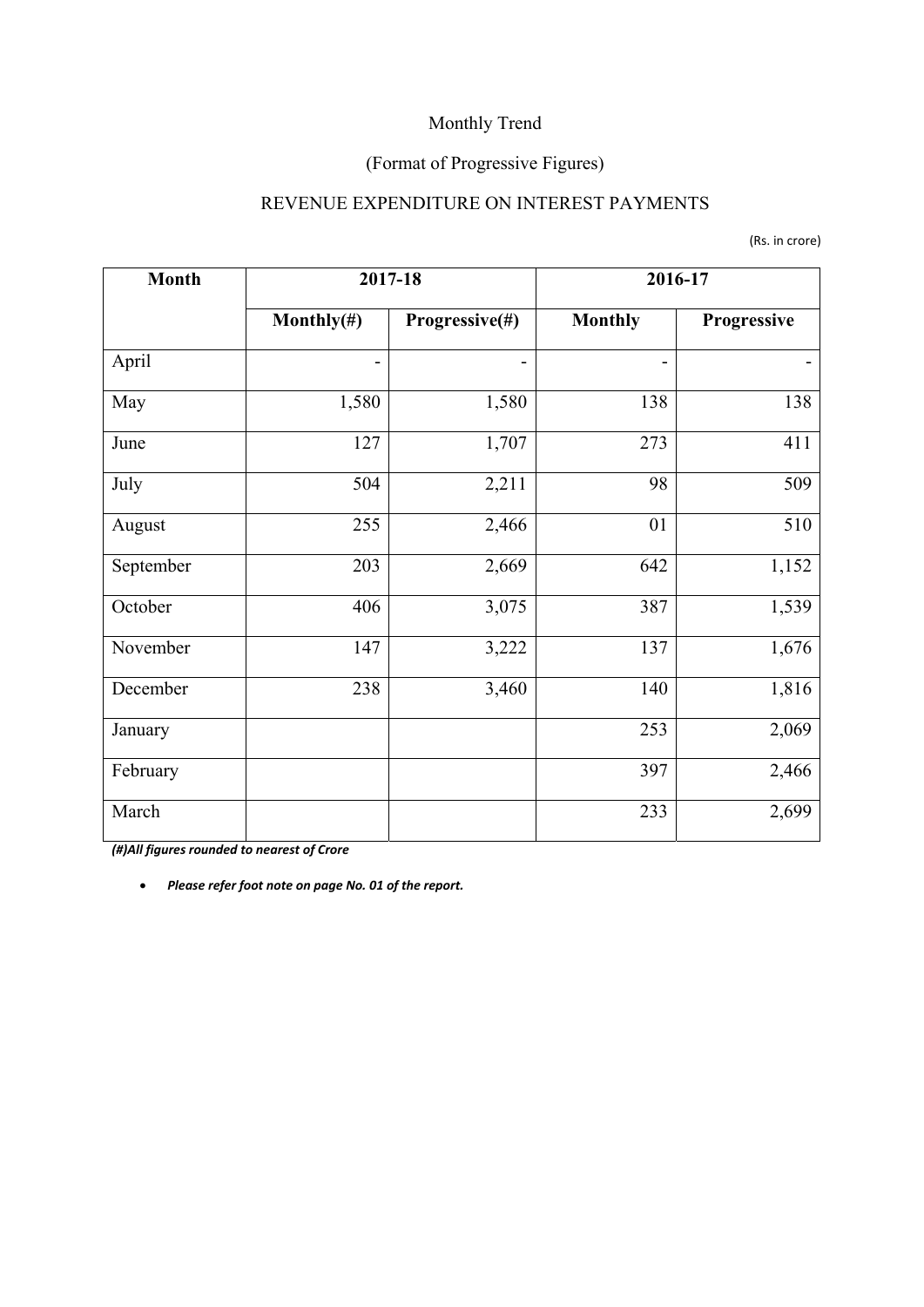#### (Format of Progressive Figures)

### NON-PLAN EXPENDITURE ON CAPITAL ACCOUNT

(Rs. in crore)

| <b>Month</b> | 2017-18        |                |                | 2016-17     |
|--------------|----------------|----------------|----------------|-------------|
|              | Monthly $(\#)$ | Progressive(#) | <b>Monthly</b> | Progressive |
| April        | 48             | 48             | 07             | 07          |
| May          | 19             | 67             | 04             | 11          |
| June         | $\ast$         | $\ast$         | 34             | 45          |
| July         | $\ast$         | $\ast$         | 49             | 94          |
| August       | $\ast$         | $\ast$         | 75             | 169         |
| September    | $\ast$         | $\ast$         | 25             | 194         |
| October      | $\ast$         | $\ast$         | 126            | 320         |
| November     | $\ast$         | $\ast$         | 34             | 354         |
| December     | $\ast$         | $\ast$         | 10             | 364         |
| January      |                |                | 20             | 384         |
| February     |                |                | 88             | 472         |
| March        |                |                | 320            | 792         |

*(#)All figures rounded to nearest of Crore*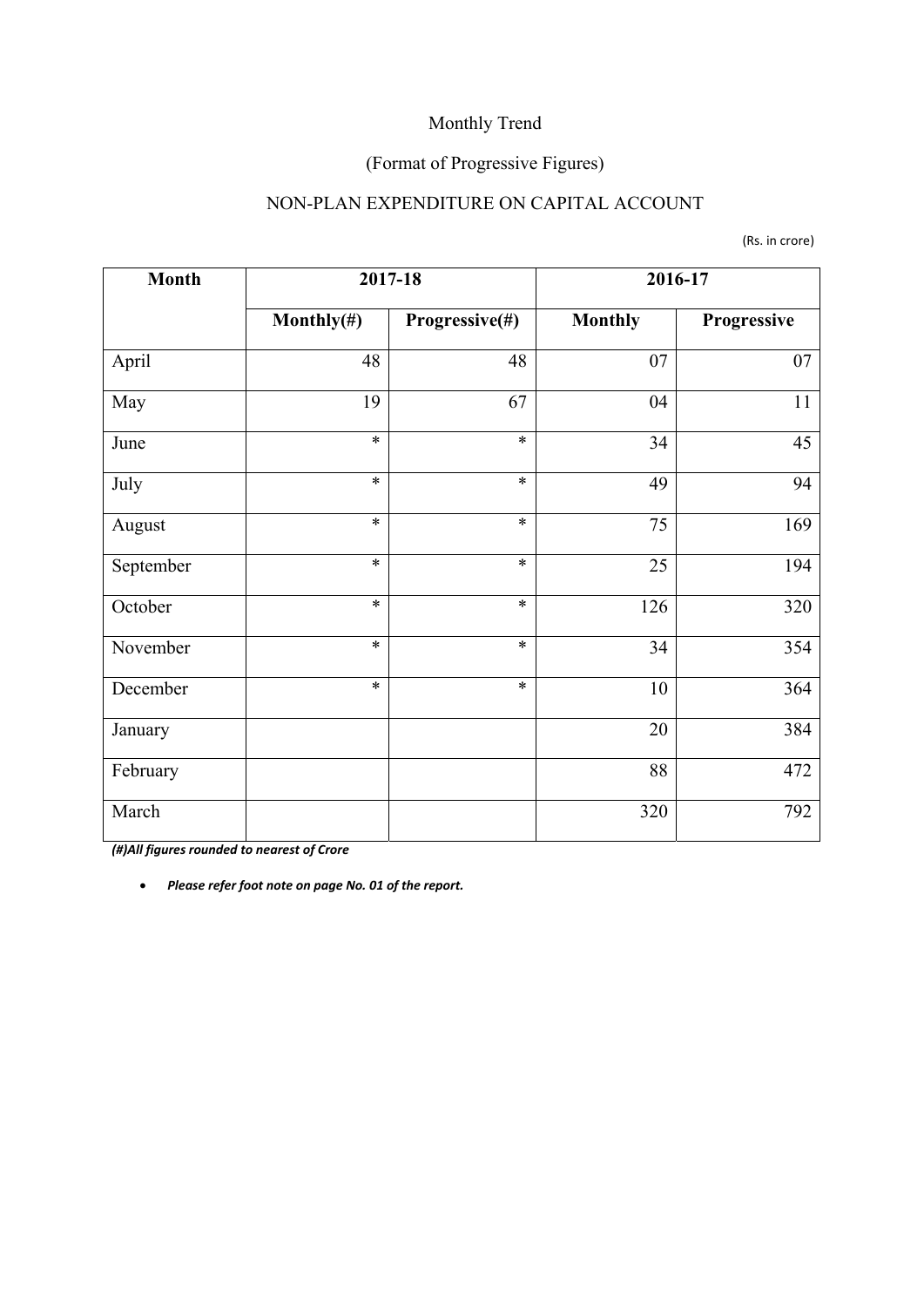## (Format of Progressive Figures)

### PLAN EXPENDITURE ON REVENUE ACCOUNT

|  | (Rs. in crore) |
|--|----------------|
|--|----------------|

| <b>Month</b> |                              | 2017-18        |                | 2016-17     |
|--------------|------------------------------|----------------|----------------|-------------|
|              | Monthly $(\#)$               | Progressive(#) | <b>Monthly</b> | Progressive |
| April        | $\qquad \qquad \blacksquare$ |                | 09             | 09          |
| May          | 40                           | 40             | 319            | 328         |
| June         | $\ast$                       | $\ast$         | 122            | 450         |
| July         | $\ast$                       | $\ast$         | 273            | 723         |
| August       | $\ast$                       | $\ast$         | 46             | 769         |
| September    | $\ast$                       | $\ast$         | 54             | 823         |
| October      | $\ast$                       | $\ast$         | 55             | 878         |
| November     | $\ast$                       | $\ast$         | 118            | 996         |
| December     | $\ast$                       | $\ast$         | 19             | 1,015       |
| January      |                              |                | 40             | 1,055       |
| February     |                              |                | 50             | 1,105       |
| March        |                              |                | 223            | 1,328       |

*(#)All figures rounded to nearest of Crore*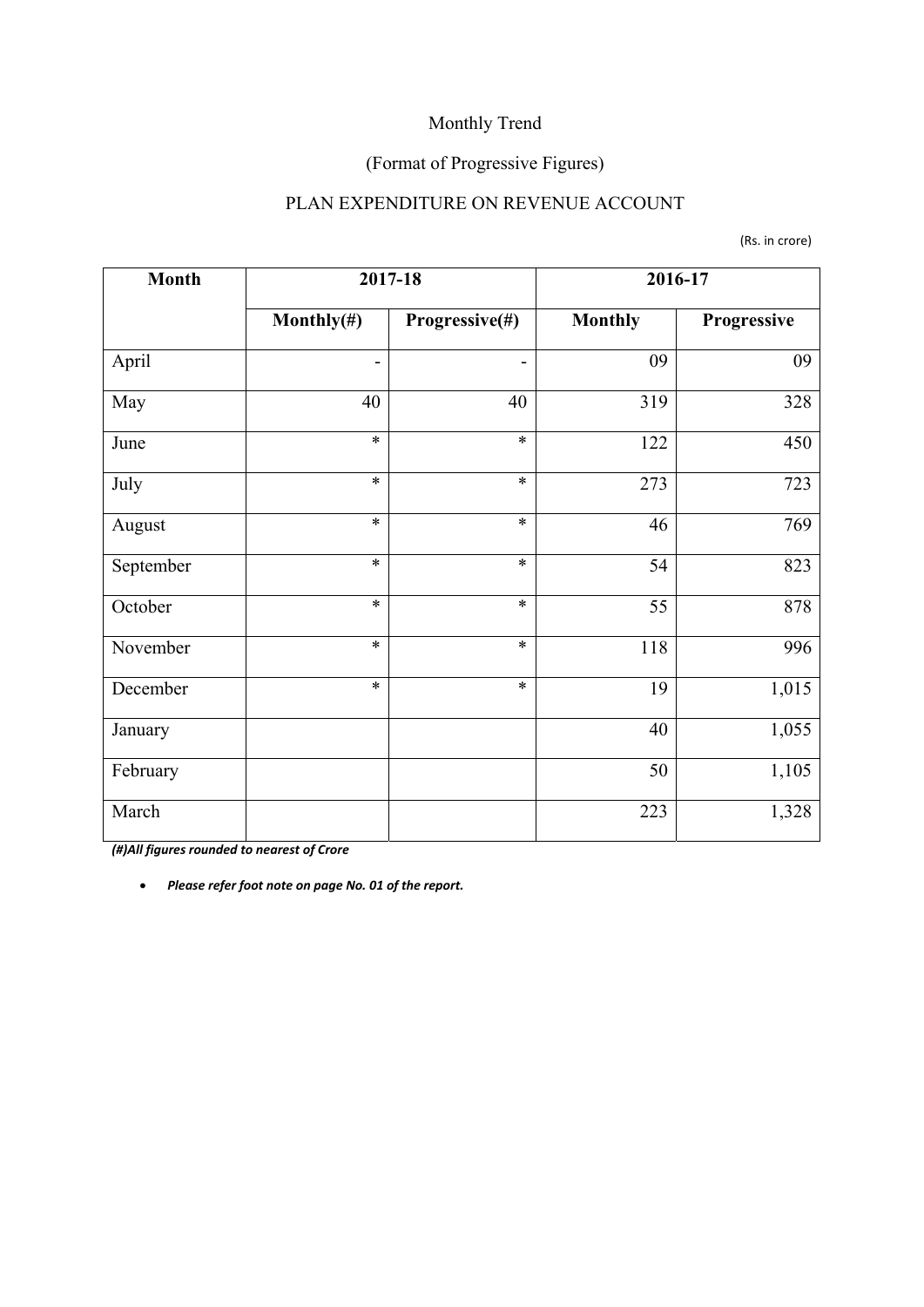#### (Format of Progressive Figures)

### PLAN EXPENDITURE ON CAPITAL ACCOUNT

(Rs. in crore)

| <b>Month</b> |                | 2017-18        | 2016-17        |             |  |
|--------------|----------------|----------------|----------------|-------------|--|
|              | Monthly $(\#)$ | Progressive(#) | <b>Monthly</b> | Progressive |  |
| April        | 132            | 132            | 25             | 25          |  |
| May          | 456            | 588            | 284            | 309         |  |
| June         | $\ast$         | $\ast$         | 336            | 645         |  |
| July         | $\ast$         | $\ast$         | 613            | 1,258       |  |
| August       | $\ast$         | $\ast$         | 194            | 1,452       |  |
| September    | $\ast$         | $\ast$         | 321            | 1,773       |  |
| October      | $\ast$         | $\ast$         | 297            | 2,070       |  |
| November     | $\ast$         | $\ast$         | 235            | 2,305       |  |
| December     | $\ast$         | $\ast$         | 486            | 2,791       |  |
| January      |                |                | 475            | 3,266       |  |
| February     |                |                | 641            | 3,907       |  |
| March        |                |                | 3,203          | 7,110       |  |

*(#)All figures rounded to nearest of Crore*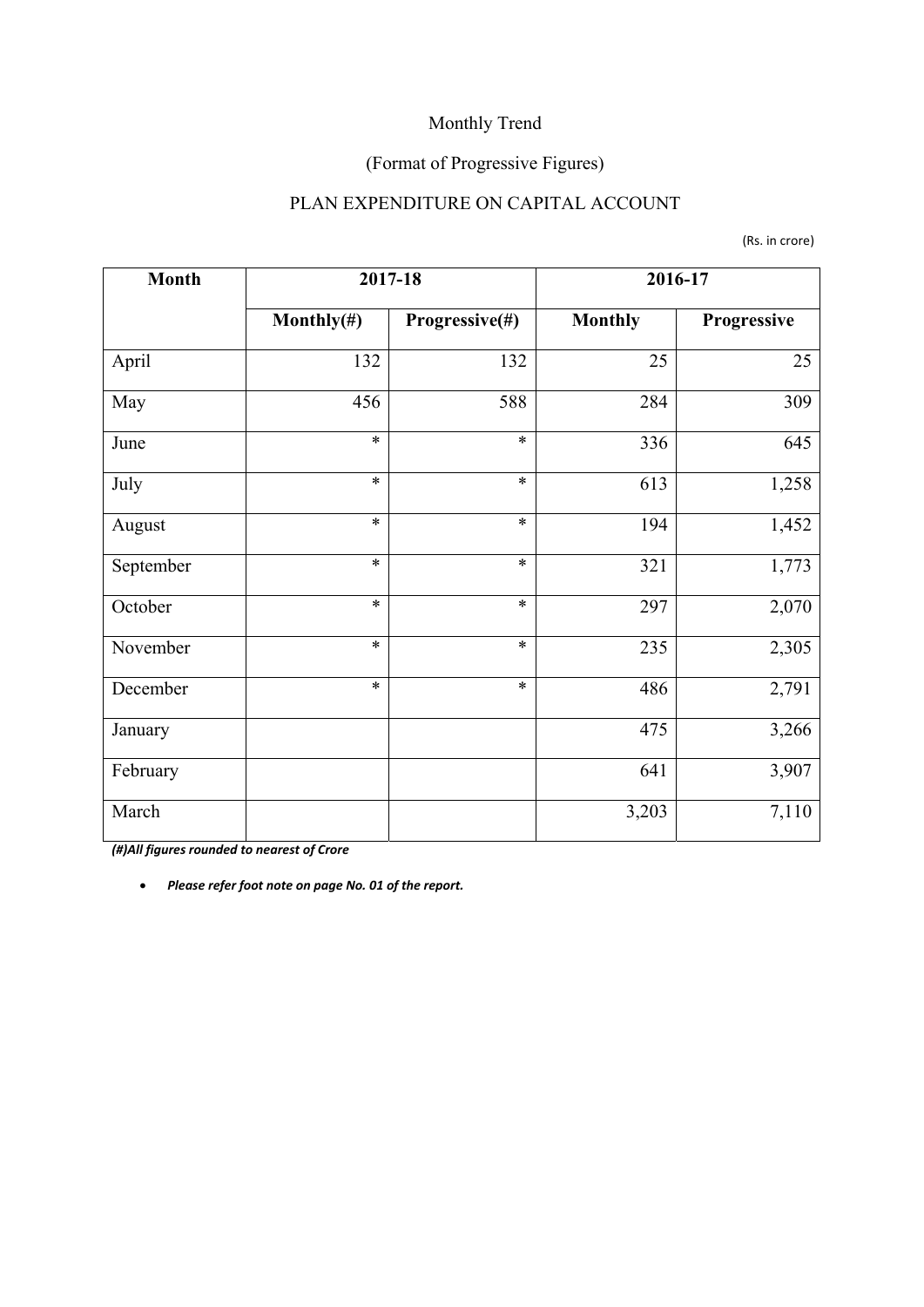## (Format of Progressive Figures)

### TOTAL EXPENDITURE ON REVENUE ACCOUNT

|  | (Rs. in crore) |
|--|----------------|
|--|----------------|

| <b>Month</b> | 2017-18        |                | 2016-17        |             |  |
|--------------|----------------|----------------|----------------|-------------|--|
|              | Monthly $(\#)$ | Progressive(#) | <b>Monthly</b> | Progressive |  |
| April        | 1,972          | 1,972          | 1,550          | 1,550       |  |
| May          | 4,231          |                | 2,304          | 3,854       |  |
| June         | 3,661          | 9,864          | 2,219          | 6,073       |  |
| July         | 2,666          | 12,530         | 2,643          | 8,716       |  |
| August       | 4,888          | 17,418         | 2,200          | 10,916      |  |
| September    | 1,388          | 18,806         | 3,120          | 14,036      |  |
| October      | 2,822          | 21,628         | 3,724          | 17,760      |  |
| November     | 4,664          | 26,292         | 3,273          | 21,033      |  |
| December     | 2,411          | 28,703         | 2,761          | 23,794      |  |
| January      |                |                | 2,613          | 26,407      |  |
| February     |                |                | 3,270          | 29,677      |  |
| March        |                |                | 7,627          | 37,304      |  |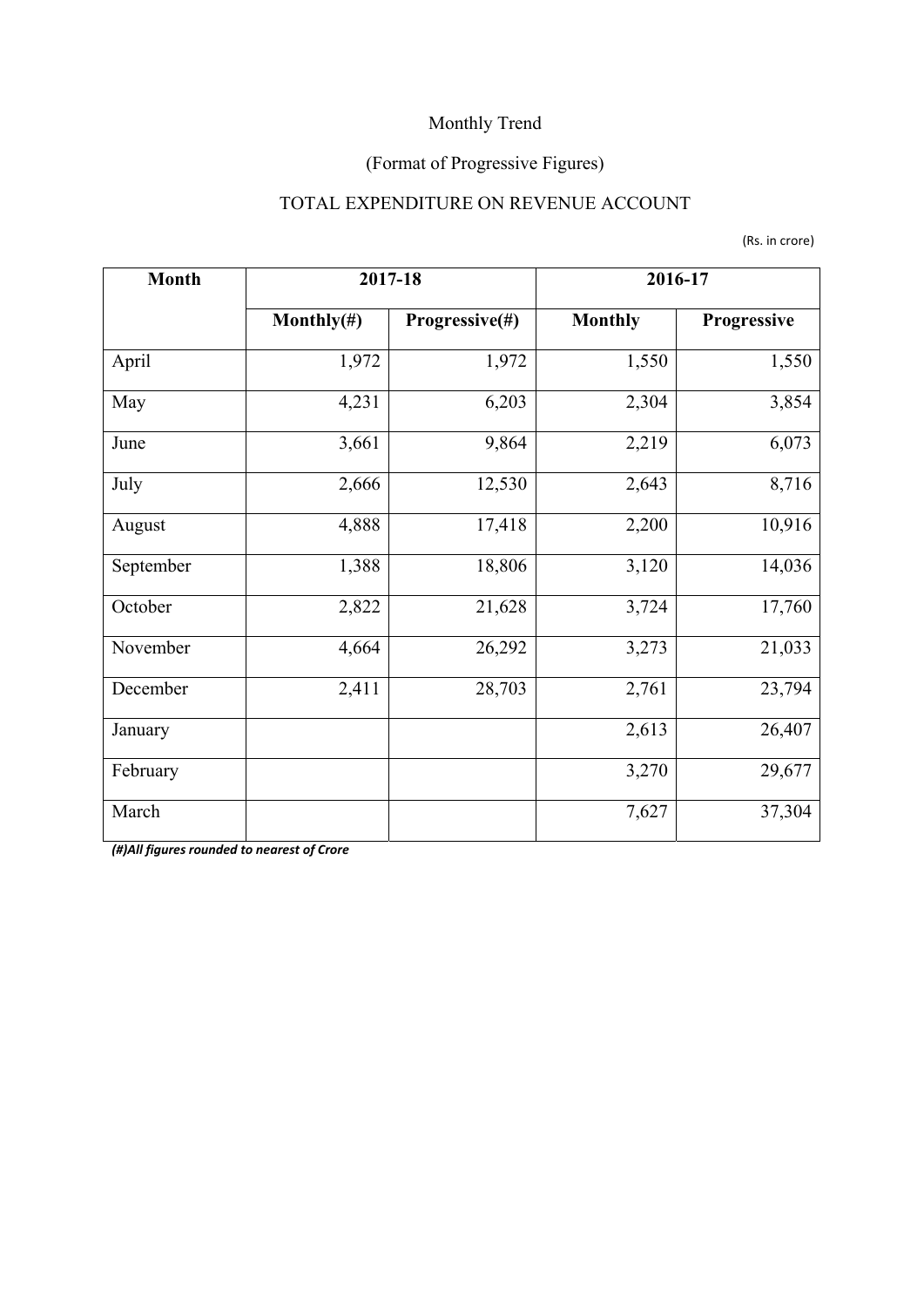# (Format of Progressive Figures)

### TOTAL EXPENDITURE ON CAPITAL ACCOUNT

(Rs. in crore)

| <b>Month</b> | 2017-18        |                | 2016-17        |             |  |
|--------------|----------------|----------------|----------------|-------------|--|
|              | Monthly $(\#)$ | Progressive(#) | <b>Monthly</b> | Progressive |  |
| April        | 180            | 180            | 32             | 32          |  |
| May          | 475            | 655            | 288            | 320         |  |
| June         | 495            | 1,150          | 370            | 690         |  |
| July         | 722            | 1,872          | 662            | 1,352       |  |
| August       | 338            | 2,210          | 269            | 1,621       |  |
| September    | 257            | 2,467          | 346            | 1,967       |  |
| October      | 560            | 3,027          | 423            | 2,390       |  |
| November     | 677            | 3,704          | 269            | 2,659       |  |
| December     | 617            | 4,321          | 496            | 3,155       |  |
| January      |                |                | 495            | 3,650       |  |
| February     |                |                | 729            | 4,379       |  |
| March        |                |                | 3,523          | 7,902       |  |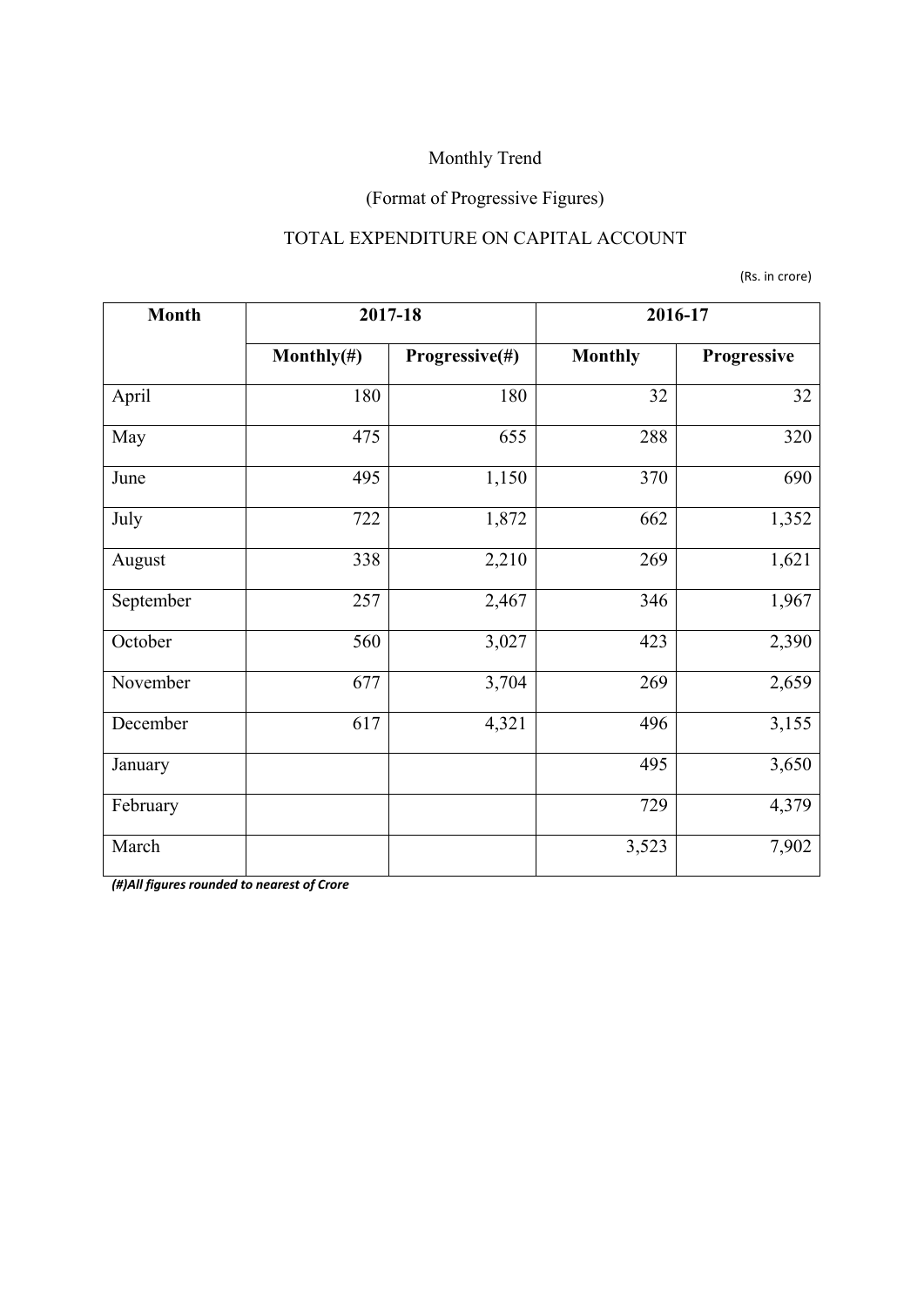## (Format of Progressive Figures)

#### LOANS AND ADVANCES DISBURSED

(Rs. in crore)

| <b>Month</b> | 2017-18                      |                | 2016-17        |             |  |
|--------------|------------------------------|----------------|----------------|-------------|--|
|              | Monthly $(\#)$               | Progressive(#) | <b>Monthly</b> | Progressive |  |
| April        | -                            |                | (a)            | (a)         |  |
| May          | $\overline{a}$               | -              | 01             | 01          |  |
| June         | $\overline{\phantom{0}}$     | Ξ.             | 03             | 04          |  |
| July         | -                            | ۳              | 02             | 06          |  |
| August       | $\overline{\phantom{0}}$     | -              | 01             | $07\,$      |  |
| September    | $\overline{\phantom{0}}$     | ÷              | 12             | 19          |  |
| October      | $\qquad \qquad \blacksquare$ | -              | 03             | 22          |  |
| November     | -                            | -              | 02             | 24          |  |
| December     | -                            | -              | 13             | 37          |  |
| January      |                              |                | 04             | 41          |  |
| February     |                              |                | 08             | 49          |  |
| March        |                              |                | 27             | 76          |  |

*(#)All figures rounded to nearest of Crore*

*(a) Rs. 0.10 crore only*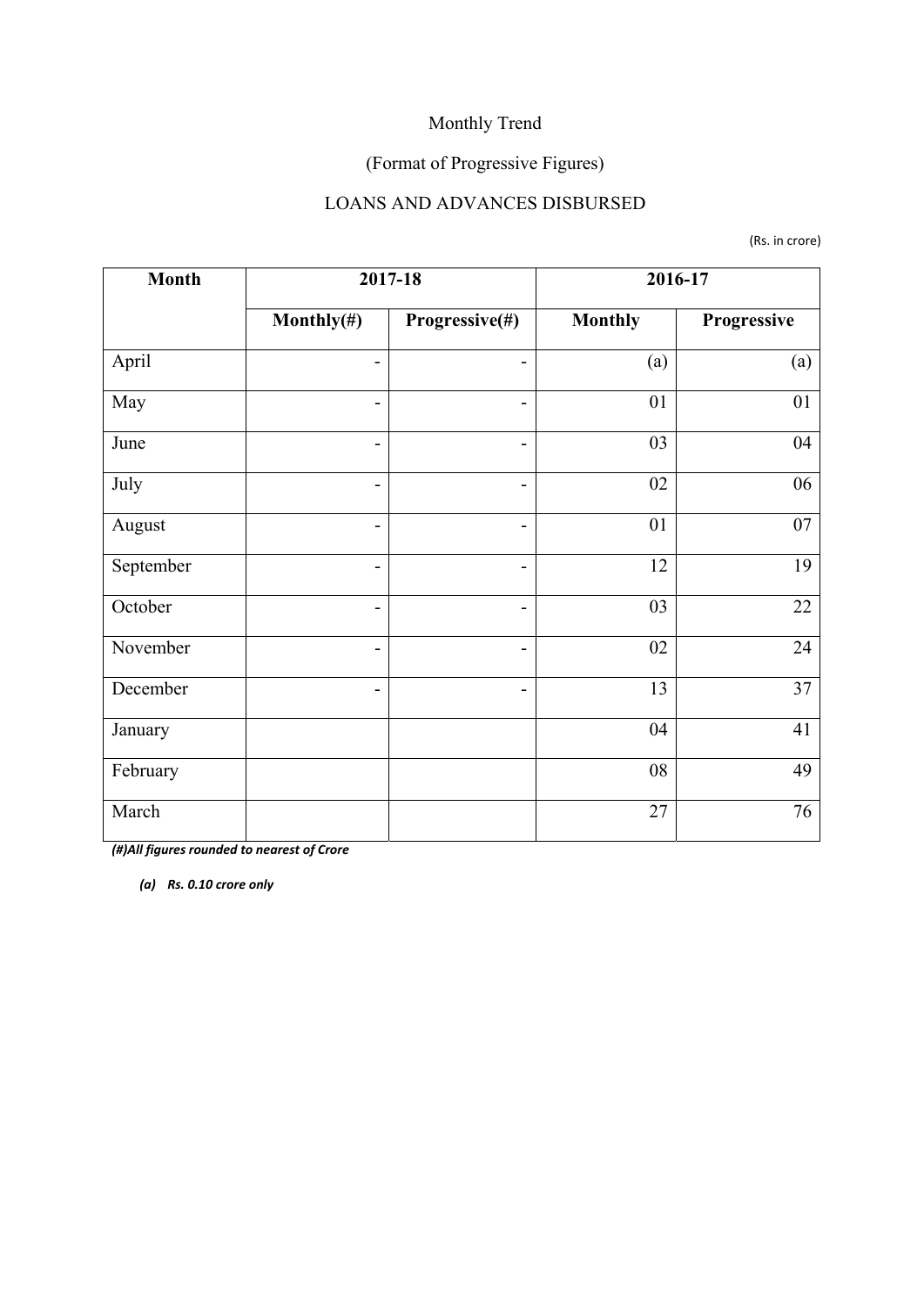# (Format of Progressive Figures)

#### REVENUE SURPLUS

(Rs. in crore)

| <b>Month</b> | 2017-18        |                | 2016-17        |             |  |
|--------------|----------------|----------------|----------------|-------------|--|
|              | Monthly $(\#)$ | Progressive(#) | <b>Monthly</b> | Progressive |  |
| April        | $(-)443$       | $(-)443$       | $(-)346$       | $(-)346$    |  |
| May          | $(-)256$       | $(-)699$       | 1,200          | $(+)854$    |  |
| June         | $(-)191$       | $(-)890$       | 890            | $(+)1,744$  |  |
| July         | $(+)4,165$     | $(+)3,275$     | 262            | 2,006       |  |
| August       | $(-)2,027$     | $(+)1,248$     | $(-)1,717$     | 289         |  |
| September    | $(+)2,268$     | $(+)3,516$     | 1,882          | 2,171       |  |
| October      | $(+)597$       | $(+)4,113$     | $(-)487$       | 1,684       |  |
| November     | $(-)189$       | $(+)3,924$     | $(-)441$       | 1,243       |  |
| December     | $(+)1,185$     | $(+)5,109$     | 758            | 2,001       |  |
| January      |                |                | 1,546          | 3,547       |  |
| February     |                |                | $(-)103$       | 3,444       |  |
| March        |                |                | $(-)3,149$     | 295         |  |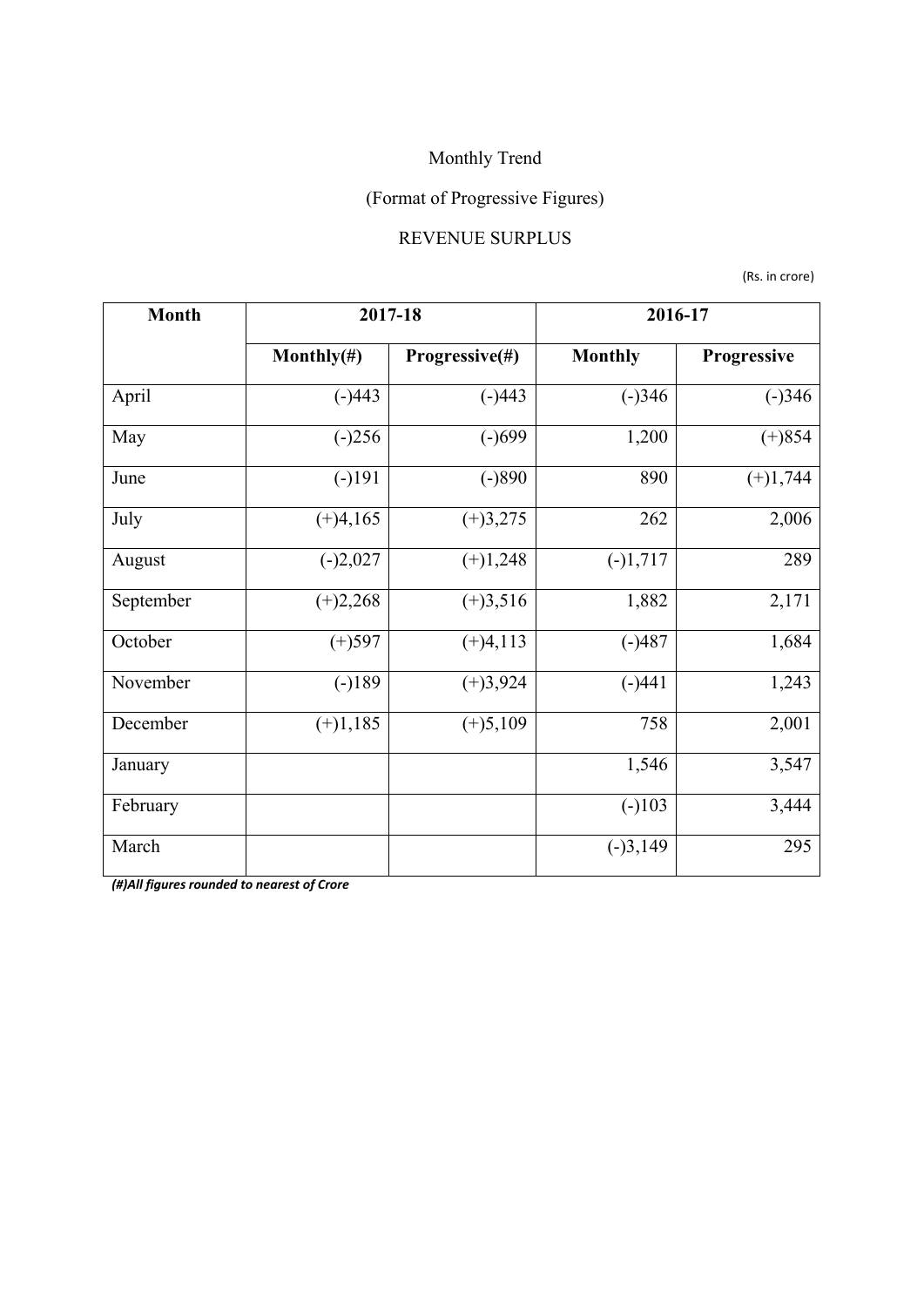# (Format of Progressive Figures)

## FISCAL DEFICIT

(Rs. in crore)

| <b>Month</b> | 2017-18        |                | 2016-17        |             |  |
|--------------|----------------|----------------|----------------|-------------|--|
|              | Monthly $(\#)$ | Progressive(#) | <b>Monthly</b> | Progressive |  |
| April        | 443            | 443            | 376            | 376         |  |
| May          | 911            | 1,354          | $(-)911$       | $(-)535$    |  |
| June         | 686            | 2,040          | $(-)518$       | $(-)1,053$  |  |
| July         | $(-)3,444$     | $(-)1,404$     | 389            | $(-)664$    |  |
| August       | 2,366          | 962            | 1,987          | 1,323       |  |
| September    | $(-)2,012$     | $(-)1,050$     | $(-)1,524$     | $(-)201$    |  |
| October      | $(-)37$        | $(-)1,087$     | 913            | 712         |  |
| November     | $(+)866$       | $(-)221$       | 712            | 1,424       |  |
| December     | $(-)568$       | $(-)789$       | $(-)249$       | 1,175       |  |
| January      |                |                | $(-)1,048$     | 127         |  |
| February     |                |                | 840            | 967         |  |
| March        |                |                | 6,697          | 7,664       |  |